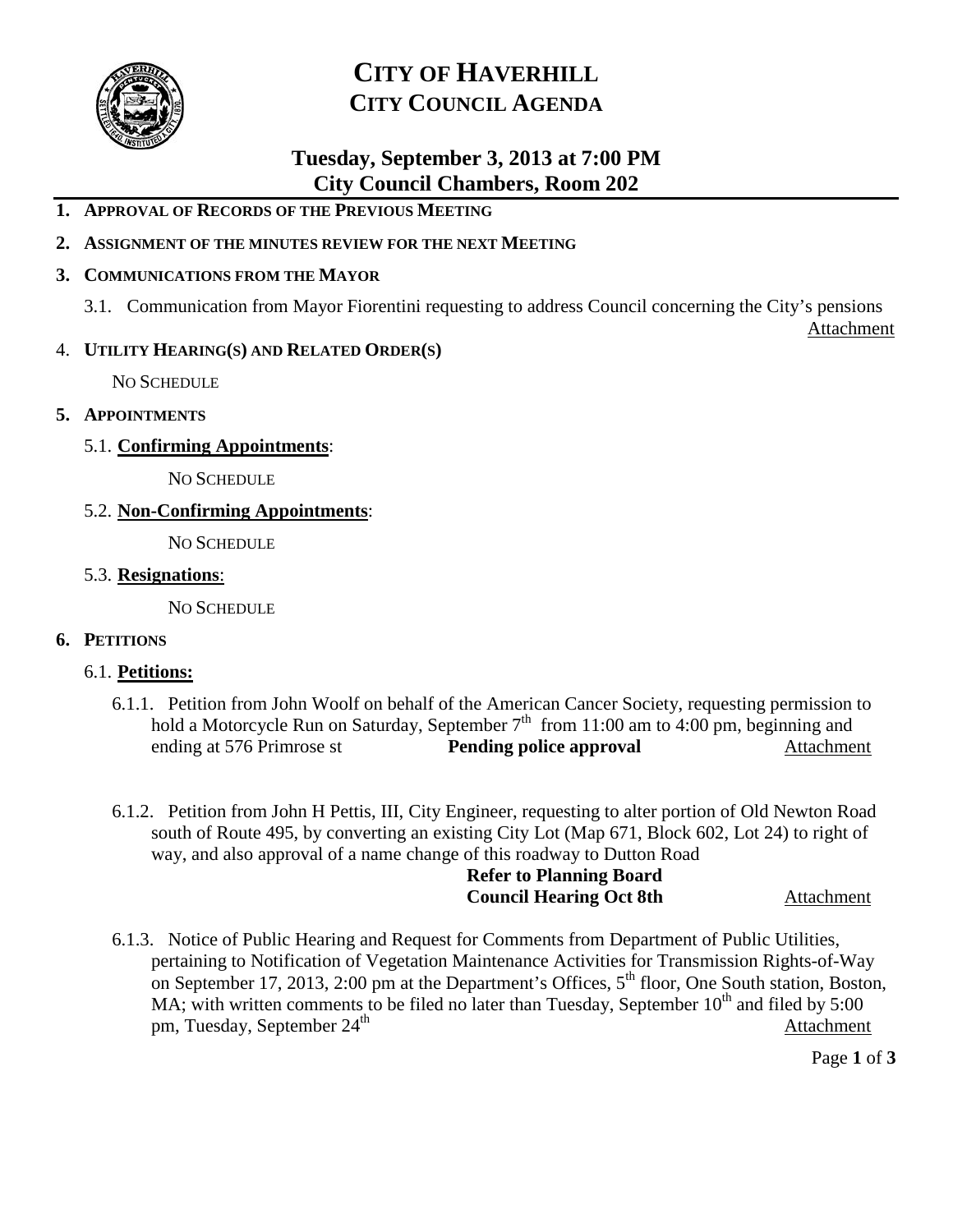

# **CITY OF HAVERHILL CITY COUNCIL AGENDA**

# **Tuesday, September 3, 2013 at 7:00 PM City Council Chambers, Room 202**

# 6.2. **Applications**:

*6.2.1. New* Buy & Sell 2nd Hand Articles*: J & J's Toy box,* 102 Lafayette sq, Jason Pena Attachment

# 6.2.2. **Annual License Renewals:**

- 6.2.2.1. Theater License: Chunky's Cinema & Pub, 3 Screens; 371 Lowell av Attachment
- 6.2.2.2.Coin-ops: Checkered Flag Indoor Karting, 239 Neck rd, 15 Coin-ops Attachment

6.2.2.3.Sunday License: Checkered Flag Indoor Karting, 15 Sunday coin-ops Attachment

## 7. **HEARINGS AND RELATED ORDERS:**

7.1. Hearing for Taxi Cab License: American Transportation Taxi Service (2 Cabs), 236 Winter st, Dean Manemanus Attachment

## 8. **MOTIONS AND ORDERS**

- 8.1. Ordinances (File 10 Days)
	- 8.1.1. Ordinance re: Parking; Delete Handicap Parking, 53 Hancock st File 10 Days Attachment
	- 8.1.2. Ordinance re: Parking; Delete Handicap Parking, 55 Hancock st **File 10 Days** Attachment
	- 8.1.3. Ordinance re: Vehicles and Traffic, No Parking (Exception by Special Permit issued by Chief of Police), on Creekbrook Drive, Entire Length, both sides; 10:00 pm to 6:00 am, 7 days a week **File 10 Days** Attachment

## **9. UNFINISHED BUSINESS OF PRECEDING MEETINGS**

- 9.1. Document 51-B, Order: That the City Council of the City of Haverhill accept the provisions of Chapter 188, Section 19, of the Acts of 2010 which would increase the Cost of living adjustment base in \$1,000 increments each for FY 14, FY 15, and FY 16 such that any cost of living adjustment granted by the Haverhill Retirement Board will be based upon \$13,000 for FY 14, \$14,000 for FY 15 and \$15,000 for FY 16 **Postponed from Aug 20 2013** Attachment
- 9.2. Document 51-C, Order: That the City Council of the City of Haverhill accept the provisions of Chapter 139 of the Acts of 2012, the so-called "widow's pension," which would amend the provisions of M.G.L. c. 32, § 101 to increase the benefit of the widow/widower of a member retired for accidental disability retirement before August 9, 1996 from \$9,000 to \$12,000 annually

**Postponed from Aug 20 2013** Attachment

Page **2** of **3**